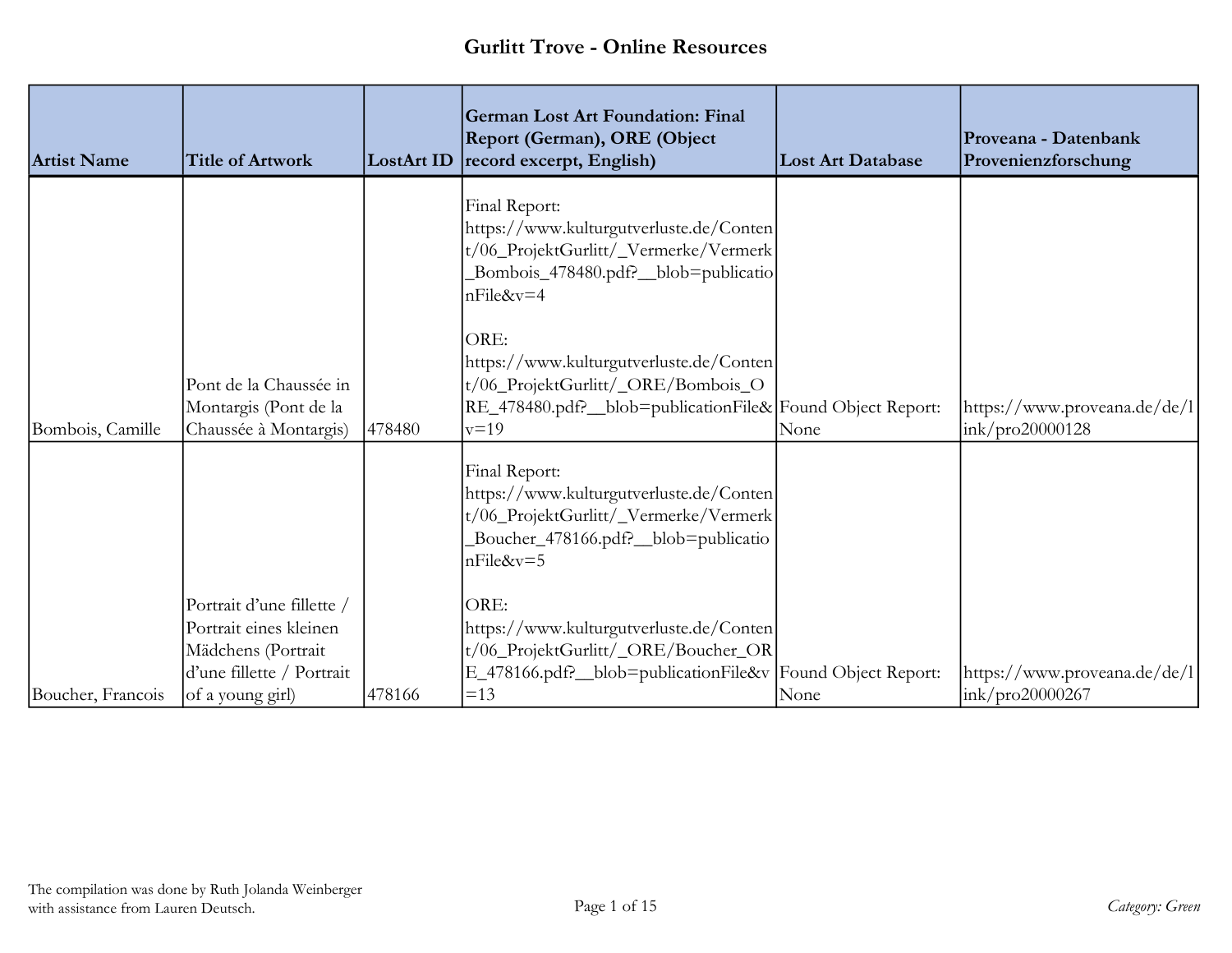| <b>Artist Name</b>     | <b>Title of Artwork</b>                                                             | <b>LostArt ID</b> | <b>German Lost Art Foundation: Final</b><br>Report (German), ORE (Object<br>record excerpt, English)                                                                                                                                                                                                                      | <b>Lost Art Database</b> | Proveana - Datenbank<br>Provenienzforschung     |
|------------------------|-------------------------------------------------------------------------------------|-------------------|---------------------------------------------------------------------------------------------------------------------------------------------------------------------------------------------------------------------------------------------------------------------------------------------------------------------------|--------------------------|-------------------------------------------------|
| Casanova,<br>Francesco | Choc de cavalerie<br>(Reiterkampf) (Choc de<br>cavalerie (Clash of the<br>Cavalry)) | 533089            | Final Report:<br>https://www.kulturgutverluste.de/Conten<br>t/06_ProjektGurlitt/_Vermerke/Vermerk<br>Casanova_533089.pdf?_blob=publicati<br>onFile&v=5<br>ORE:<br>https://www.kulturgutverluste.de/Conten<br>t/06_ProjektGurlitt/_ORE/Casanova_O<br>RE_533089.pdf?_blob=publicationFile& Found Object Report:<br>$v = 14$ | None                     | https://www.proveana.de/de/l<br>ink/pro20000146 |
|                        | Chocs de Cavalerie /                                                                |                   | Final Report:<br>https://www.kulturgutverluste.de/Conten<br>t/06_ProjektGurlitt/_Vermerke/Vermerk<br>Casanova_533094.pdf?_blob=publicati<br>onFile&v=5<br>ORE:<br>https://www.kulturgutverluste.de/Conten<br>t/06_ProjektGurlitt/_ORE/Casanova_O                                                                          |                          |                                                 |
| Casanova,              | Reiterkampf (Chocs de                                                               |                   | RE_533094.pdf?_blob=publicationFile& Found Object Report:                                                                                                                                                                                                                                                                 |                          | https://www.proveana.de/de/l                    |
| Francesco              | Cavalerie)                                                                          | 533094            | $v = 15$                                                                                                                                                                                                                                                                                                                  | None                     | ink/pro20000147                                 |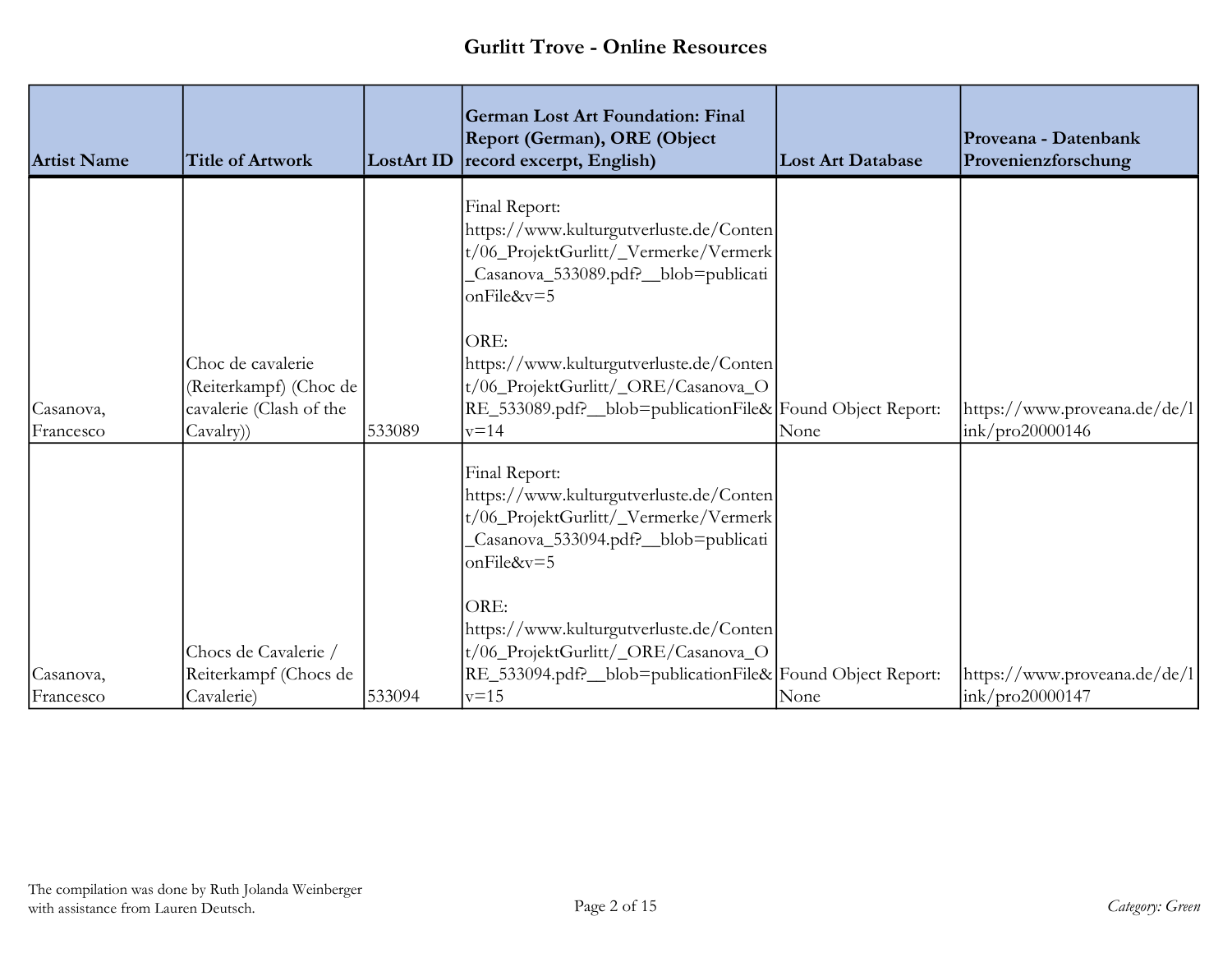| <b>Artist Name</b> | <b>Title of Artwork</b>                                                                                                                                                                               | <b>LostArt ID</b> | <b>German Lost Art Foundation: Final</b><br>Report (German), ORE (Object<br>record excerpt, English)                                                                                                                                                                                                                    | <b>Lost Art Database</b> | Proveana - Datenbank<br>Provenienzforschung     |
|--------------------|-------------------------------------------------------------------------------------------------------------------------------------------------------------------------------------------------------|-------------------|-------------------------------------------------------------------------------------------------------------------------------------------------------------------------------------------------------------------------------------------------------------------------------------------------------------------------|--------------------------|-------------------------------------------------|
| Cezanne, Paul      | Maison Maria sur la<br>route du Château Noir<br>(Maison Maria auf der<br>Straße zu Château<br>Noir) (Maison Maria<br>sur la route du Château<br>Noir (Maison Maria on<br>the Road to Château<br>Noir) | 533105            | Final Report:<br>https://www.kulturgutverluste.de/Conten<br>t/06_ProjektGurlitt/_Vermerke/Vermerk<br>Cezanne_533105.pdf?_blob=publicatio<br>$nFile&v=6$<br>ORE:<br>https://www.kulturgutverluste.de/Conten<br>t/06_ProjektGurlitt/_ORE/Cezanne_OR<br>E_533105.pdf?_blob=publicationFile&v Found Object Report:<br>$=16$ | None                     | https://www.proveana.de/de/l<br>ink/pro20000469 |
|                    | Étude de pêcheurs<br>(Studienzeichnung) (                                                                                                                                                             |                   | Final Report:<br>https://www.kulturgutverluste.de/Conten<br>t/06_ProjektGurlitt/_Vermerke/Vermerk<br>Cezanne_478190.pdf?_blob=publicatio<br>$nFile&v=5$<br>ORE:<br>https://www.kulturgutverluste.de/Conten<br>t/06_ProjektGurlitt/_ORE/Cezanne_OR<br>E_478190.pdf?_blob=publicationFile&v Found Object Report:          |                          |                                                 |
| Cezanne, Paul      | Étude de pêcheurs/<br>Fishermen (Study))                                                                                                                                                              | 478190            | $=12$                                                                                                                                                                                                                                                                                                                   | None                     | https://www.proveana.de/de/l<br>ink/pro20000468 |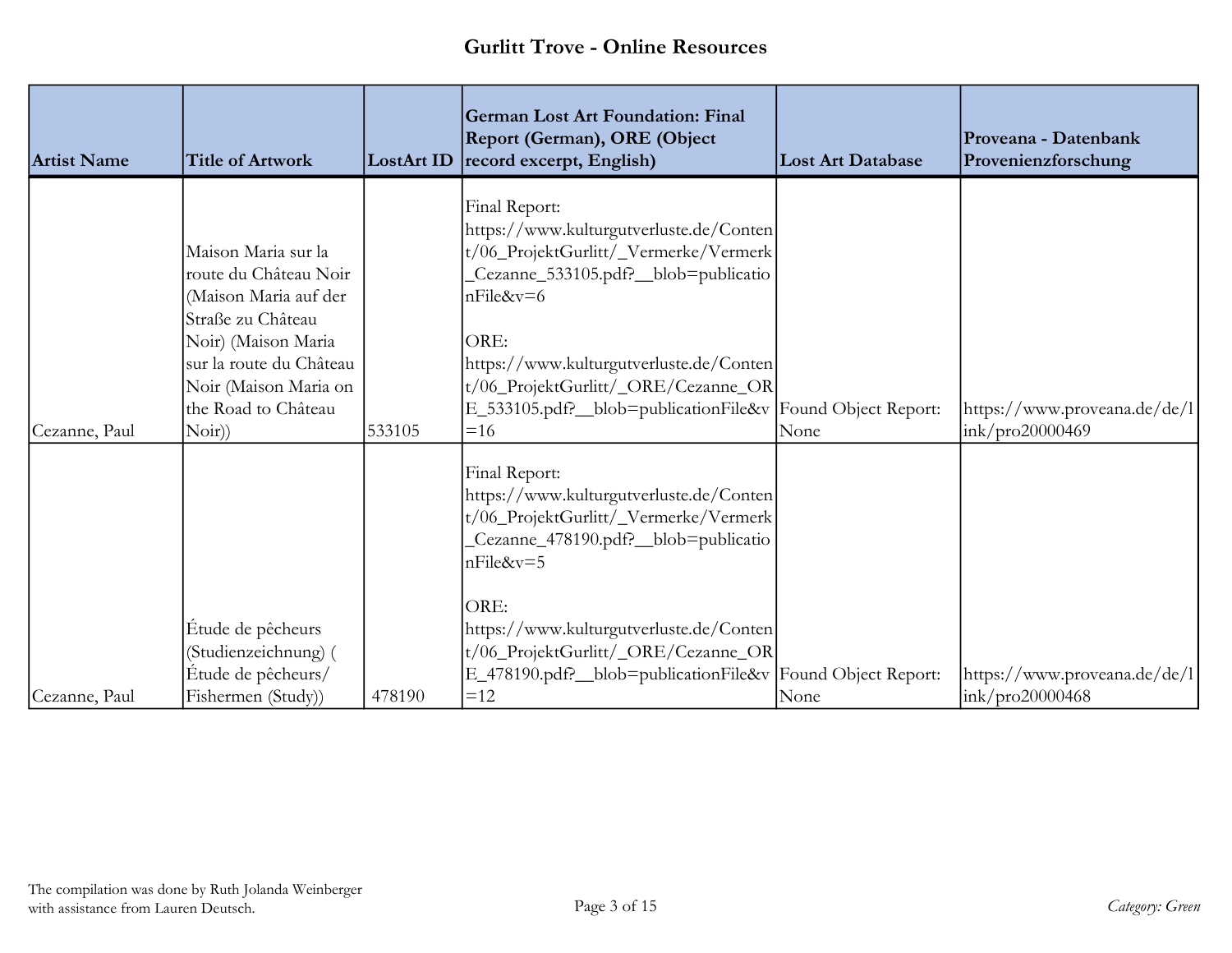| <b>Artist Name</b> | <b>Title of Artwork</b>                                                                                        | <b>LostArt ID</b> | <b>German Lost Art Foundation: Final</b><br>Report (German), ORE (Object<br>record excerpt, English)                                                         | <b>Lost Art Database</b> | Proveana - Datenbank<br>Provenienzforschung      |
|--------------------|----------------------------------------------------------------------------------------------------------------|-------------------|--------------------------------------------------------------------------------------------------------------------------------------------------------------|--------------------------|--------------------------------------------------|
|                    |                                                                                                                |                   | Final Report:<br>https://www.kulturgutverluste.de/Conten<br>t/06_ProjektGurlitt/_Vermerke/Vermerk<br>Cezanne_478054.pdf?_blob=publicatio<br>$nFile&v=5$      |                          |                                                  |
| Cezanne, Paul      | Montagne de Provence<br>/ Berge in der<br>Provence (Montagne<br>de Provence /<br>Mountains in Provence) 478054 |                   | ORE:<br>https://www.kulturgutverluste.de/Conten<br>t/06_ProjektGurlitt/_ORE/Cezanne_OR<br>E_478054.pdf?_blob=publicationFile&v Found Object Report:<br>$=14$ | None                     | https://www.proveana.de/de/l<br>ink/pro20000131  |
|                    |                                                                                                                |                   | Final Report:<br>https://www.kulturgutverluste.de/Conten<br>t/06_ProjektGurlitt/_Vermerke/Vermerk<br>Cezanne_532974.pdf?_blob=publicatio<br>$nFile&v=5$      |                          |                                                  |
| Cezanne, Paul      | La Montagne Sainte-<br>Victoire (The Sainte-<br>Victoire mountain)                                             | 532974            | ORE:<br>https://www.kulturgutverluste.de/Conten<br>t/06_ProjektGurlitt/_ORE/Cezanne_OR<br>E_532974.pdf?_blob=publicationFile&v Found Object Report:<br>$=15$ | None                     | https://www.proveana.de/de/l <br>ink/pro20000132 |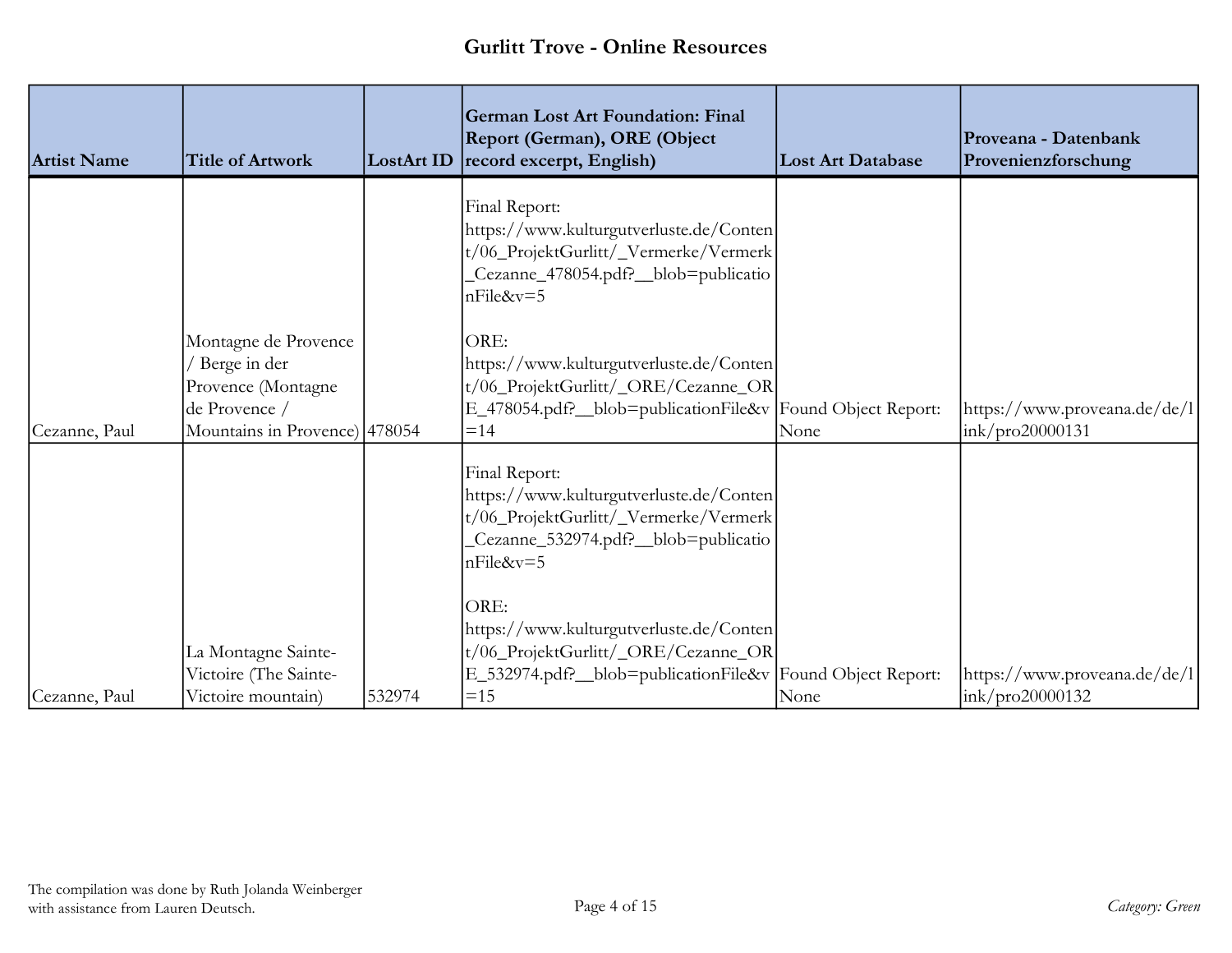| <b>Artist Name</b> | <b>Title of Artwork</b>                                                                                                                                                                                                                | LostArt ID | <b>German Lost Art Foundation: Final</b><br>Report (German), ORE (Object<br>record excerpt, English)                                                                                                                                                                                                           | <b>Lost Art Database</b> | Proveana - Datenbank<br>Provenienzforschung |
|--------------------|----------------------------------------------------------------------------------------------------------------------------------------------------------------------------------------------------------------------------------------|------------|----------------------------------------------------------------------------------------------------------------------------------------------------------------------------------------------------------------------------------------------------------------------------------------------------------------|--------------------------|---------------------------------------------|
|                    | Das Christuskind mit<br>dem anbetenden<br>Johannesknaben (The                                                                                                                                                                          |            | Final Report:<br>https://www.kulturgutverluste.de/Conten<br>t/06_ProjektGurlitt/_Vermerke/Vermerk<br>Cranach_569109.pdf?_blob=publicatio<br>$nFile&v=5$<br>ORE:<br>https://www.kulturgutverluste.de/Conten                                                                                                     |                          |                                             |
|                    | Christ Child and the                                                                                                                                                                                                                   |            | t/06_ProjektGurlitt/_ORE/Cranach_OR                                                                                                                                                                                                                                                                            |                          |                                             |
|                    | Infant John the Baptist                                                                                                                                                                                                                |            | E_569109.pdf?_blob=publicationFile&v Found Object Report:                                                                                                                                                                                                                                                      |                          | https://www.proveana.de/de/l                |
| Cranach, Lucas     | with a Lamb)                                                                                                                                                                                                                           | 569109     | $=16$                                                                                                                                                                                                                                                                                                          | None                     | ink/pro20000053                             |
|                    | Etude pour le portrait<br>de James Tissot,<br>double face / Zwei<br>Studienzeichnungen<br>für das Porträt von<br>James Tissot (Étude<br>pour le portrait de<br>James Tissot, double<br>face / Two studies for<br>the portrait of James |            | Final Report:<br>https://www.kulturgutverluste.de/Conten<br>t/06_ProjektGurlitt/_Vermerke/Vermerk<br>Degas_478143.pdf?_blob=publicationF<br>$ile&v=5$<br>ORE:<br>https://www.kulturgutverluste.de/Conten<br>t/06_ProjektGurlitt/_ORE/Degas_ORE<br>$-478143$ .pdf? blob=publicationFile&v= Found Object Report: |                          | https://www.proveana.de/de/l                |
| Degas, Edgar       | Tissot)                                                                                                                                                                                                                                | 478143     | 11                                                                                                                                                                                                                                                                                                             | None                     | ink/pro20000271                             |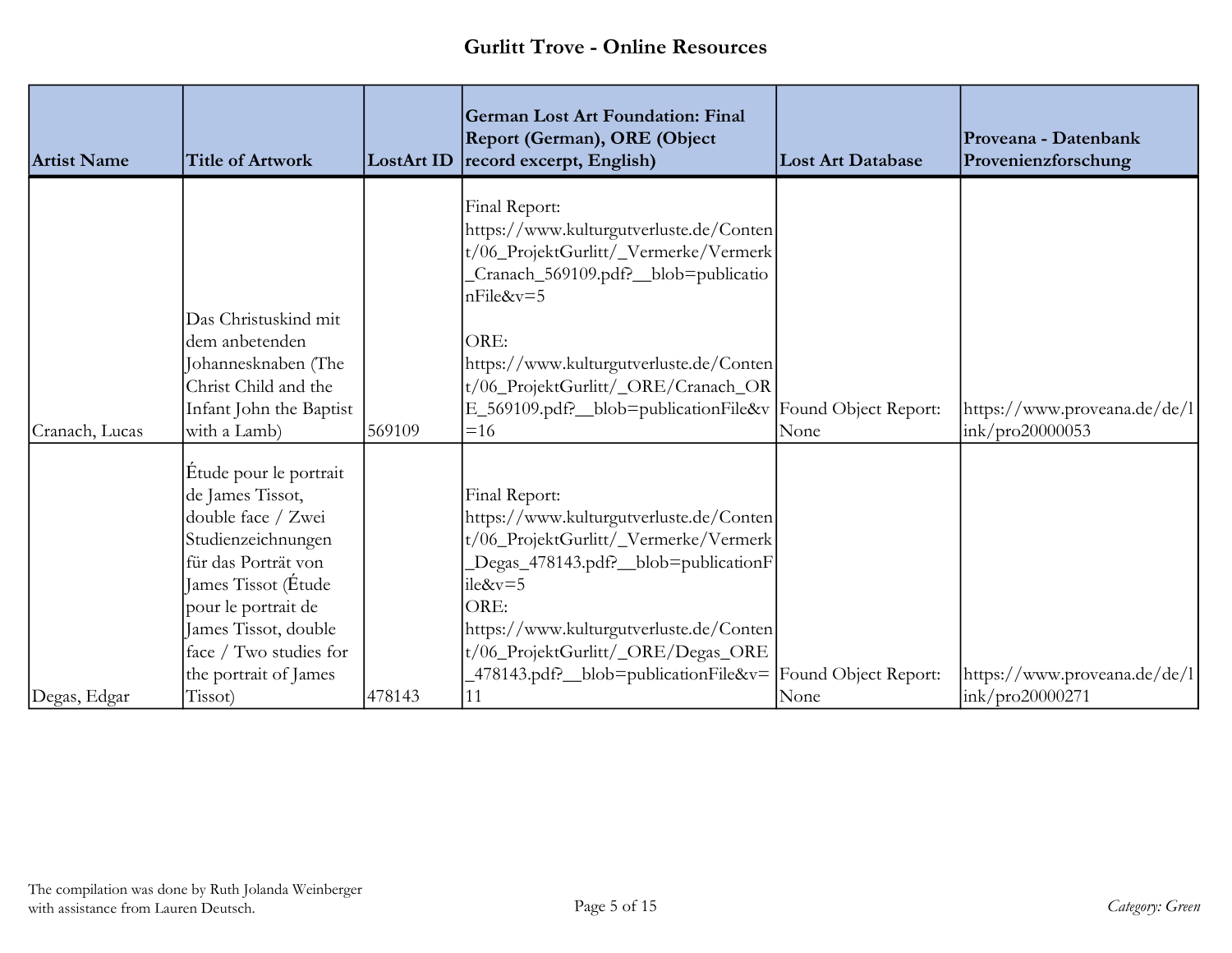| <b>Artist Name</b>        | <b>Title of Artwork</b>                                                                                                                                     | <b>LostArt ID</b> | <b>German Lost Art Foundation: Final</b><br>Report (German), ORE (Object<br>record excerpt, English)                                                                                                                                                                                                                        | <b>Lost Art Database</b> | Proveana - Datenbank<br>Provenienzforschung                   |
|---------------------------|-------------------------------------------------------------------------------------------------------------------------------------------------------------|-------------------|-----------------------------------------------------------------------------------------------------------------------------------------------------------------------------------------------------------------------------------------------------------------------------------------------------------------------------|--------------------------|---------------------------------------------------------------|
| Delacroix, Eugene         | Conversation<br>mauresque /<br>Orientalische Szene<br>(Conversation<br>mauresque sur une<br>terrasse / A Moorish<br>couple in conversation<br>on a terrace) | 477908            | Final Report:<br>https://www.kulturgutverluste.de/Conten<br>t/06_ProjektGurlitt/_Vermerke/Vermerk<br>Delacroix_477908.pdf?_blob=publicati<br>onFile&v=6<br>ORE:<br>https://www.kulturgutverluste.de/Conten<br>t/06_ProjektGurlitt/_ORE/Delacroix_O<br>RE_477908.pdf?_blob=publicationFile& Found Object Report:<br>$v = 13$ | None                     | https://www.proveana.de/de/l<br>ink/pro20000274               |
| Baegert, Jan              | Anbetung der Könige                                                                                                                                         | $\omega$ SV-      | Final Report:<br>https://www.kulturgutverluste.de/Conten<br>t/06_ProjektGurlitt/_Vermerke/Vermerk<br>Baegert_Kappenberg_0754.pdf?_blob=<br>publicationFile&v=2<br>ORE:<br>https://www.kulturgutverluste.de/Conten<br>t/06_ProjektGurlitt/_ORE/Baegert_Kap                                                                   |                          |                                                               |
| (Master of<br>Cappenberg) | (Adoration of the<br>Magi), c. 1490-1510                                                                                                                    | 5                 | Nr_STU_39  penberg_ORE_0754.pdf?_blob=publicat Found Object Report:<br>ionFile&v=13                                                                                                                                                                                                                                         | None                     | https://www.proveana.de/de/l<br>$\frac{1}{2}$ ink/pro20000470 |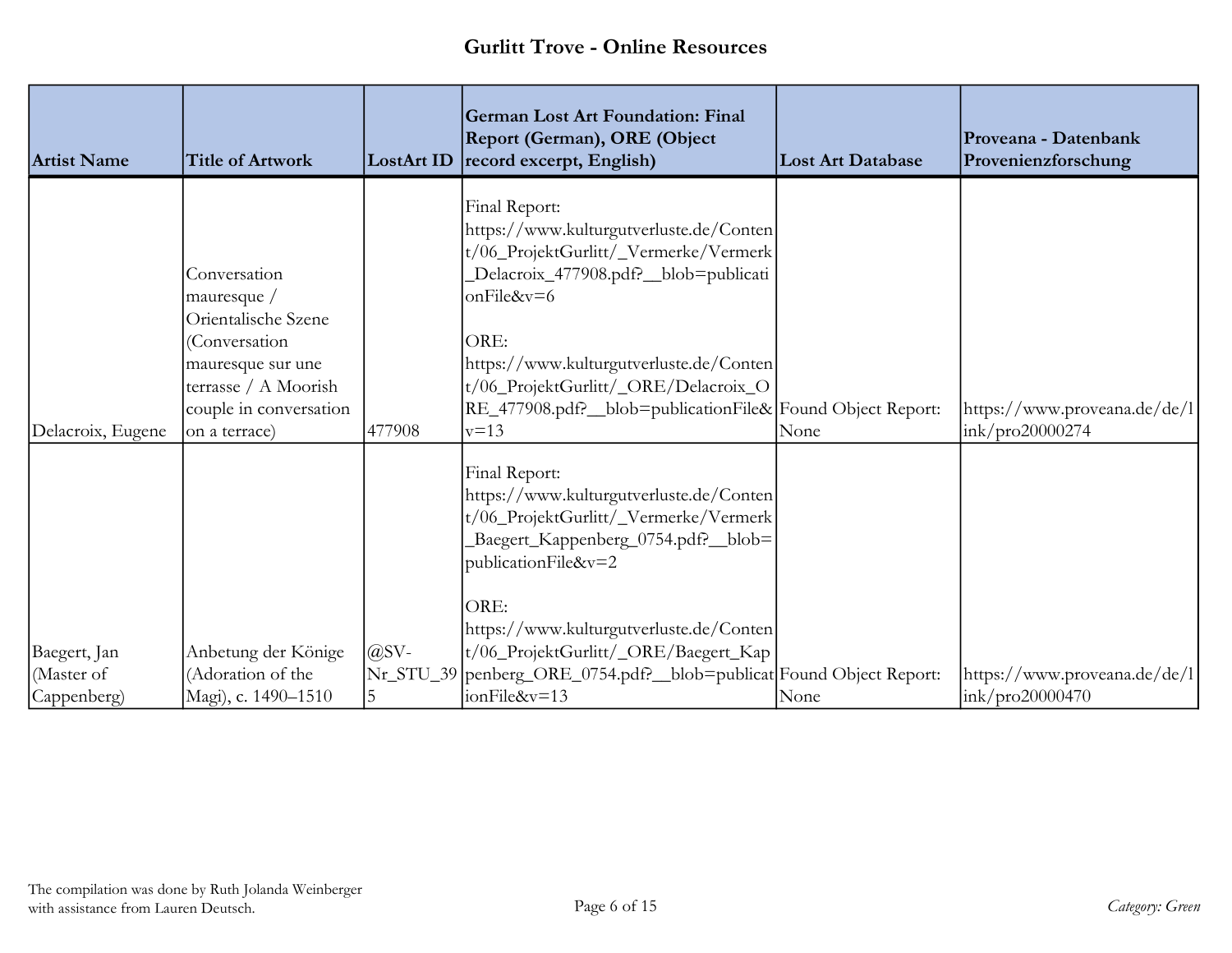| <b>Artist Name</b> | <b>Title of Artwork</b>                                                    | <b>LostArt ID</b> | <b>German Lost Art Foundation: Final</b><br>Report (German), ORE (Object<br>record excerpt, English)                                                      | <b>Lost Art Database</b> | Proveana - Datenbank<br>Provenienzforschung      |
|--------------------|----------------------------------------------------------------------------|-------------------|-----------------------------------------------------------------------------------------------------------------------------------------------------------|--------------------------|--------------------------------------------------|
|                    |                                                                            |                   | Final Report:<br>https://www.kulturgutverluste.de/Conten<br>t/06_ProjektGurlitt/_Vermerke/Vermerk<br>Kolbe_533006.pdf?_blob=publicationF<br>$ile&v=2$     |                          |                                                  |
| Kolbe, Georg       | Sitzender weiblicher<br>Akt (9 Blätter) (Female<br>nude, seated (9 sheets) | 533006            | ORE:<br>https://www.kulturgutverluste.de/Conten<br>t/06_ProjektGurlitt/_ORE/Kolbe_ORE<br>533006.pdf? _blob=publicationFile&v=  Found Object Report:<br>10 | None                     | https://www.proveana.de/de/l<br>ink/pro20000070  |
|                    |                                                                            |                   | Final Report:<br>https://www.kulturgutverluste.de/Conten<br>t/06_ProjektGurlitt/_Vermerke/Vermerk<br>Lenk_522267.pdf?_blob=publicationFil<br>$e&v=2$      |                          |                                                  |
| Lenk, Franz        | Burg Gössweinstein<br>(Burg Gössweinstein /<br>Gössweinstein Castle)       | 522267            | ORE:<br>https://www.kulturgutverluste.de/Conten<br>t/06_ProjektGurlitt/_ORE/Lenk_ORE_<br>522267.pdf? _blob=publicationFile&v=1  Found Object Report:      | None                     | https://www.proveana.de/de/l <br>ink/pro20000465 |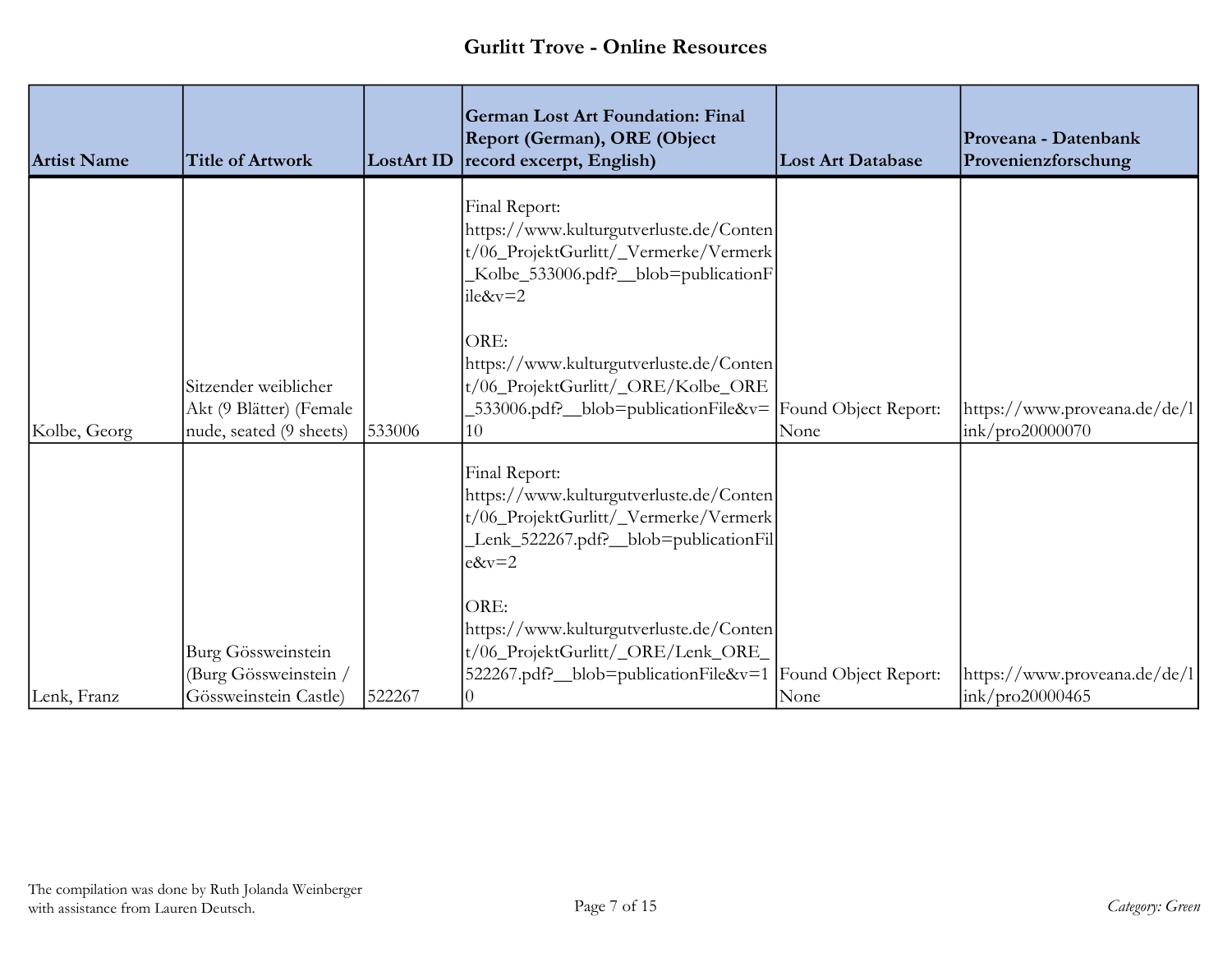| <b>Artist Name</b> | <b>Title of Artwork</b>                                                                                          | <b>LostArt ID</b> | <b>German Lost Art Foundation: Final</b><br>Report (German), ORE (Object<br>record excerpt, English)                                                  | <b>Lost Art Database</b> | Proveana - Datenbank<br>Provenienzforschung     |
|--------------------|------------------------------------------------------------------------------------------------------------------|-------------------|-------------------------------------------------------------------------------------------------------------------------------------------------------|--------------------------|-------------------------------------------------|
|                    |                                                                                                                  |                   | Final Report:<br>https://www.kulturgutverluste.de/Conten<br>t/06_ProjektGurlitt/_Vermerke/Vermerk<br>Lenk_522268.pdf?_blob=publicationFil<br>$e&v=2$  |                          |                                                 |
| Lenk, Franz        | Landschaft bei Regen<br>(Landschaft bei Regen<br>Landscape with rain)                                            | 522268            | ORE:<br>https://www.kulturgutverluste.de/Conten<br>t/06_ProjektGurlitt/_ORE/Lenk_ORE_<br>522268.pdf? _blob=publicationFile&v=1  Found Object Report:  | None                     | https://www.proveana.de/de/l<br>ink/pro20000466 |
|                    |                                                                                                                  |                   | Final Report:<br>https://www.kulturgutverluste.de/Conten<br>t/06_ProjektGurlitt/_Vermerke/Vermerk<br>Manet_532966.pdf?_blob=publicationF<br>$ile&v=4$ |                          |                                                 |
|                    | Marine, Temps d'orage<br>(Seestück, Schiffe im<br>Gewitter) (Marine,<br>Temps d'orage (Ships<br>at sea in stormy |                   | ORE:<br>https://www.kulturgutverluste.de/Conten<br>t/06_ProjektGurlitt/_ORE/Manet_ORE<br>$532966$ .pdf? blob=publicationFile&v= Found Object Report:  |                          | https://www.proveana.de/de/l                    |
| Manet, Edouard     | weather)                                                                                                         | 532966            | 12                                                                                                                                                    | None                     | ink/pro20000279                                 |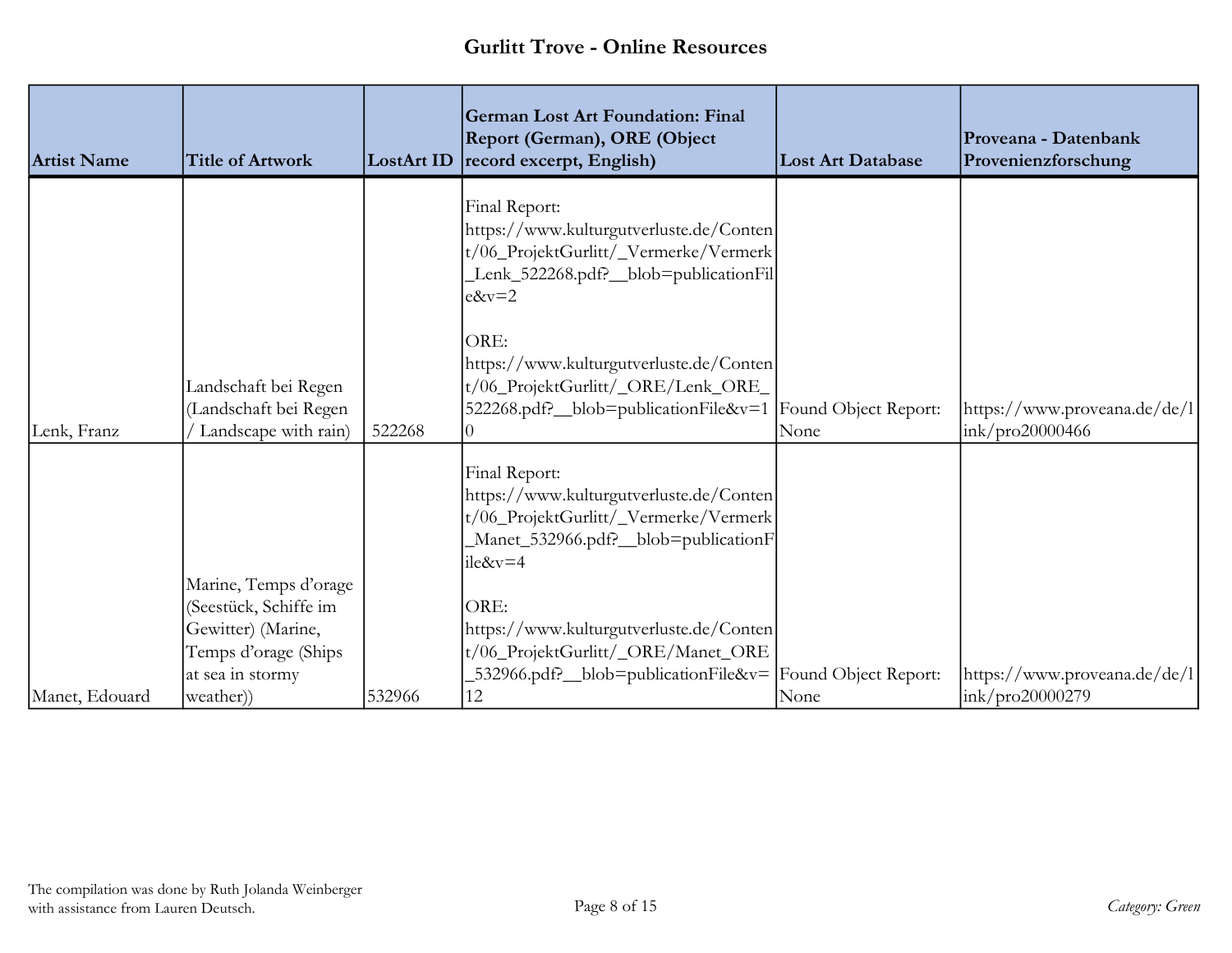| <b>Artist Name</b>         | <b>Title of Artwork</b>                                                                                                                                                    | <b>LostArt ID</b> | <b>German Lost Art Foundation: Final</b><br>Report (German), ORE (Object<br>record excerpt, English)                                                                                                                                                                                                             | <b>Lost Art Database</b> | Proveana - Datenbank<br>Provenienzforschung     |
|----------------------------|----------------------------------------------------------------------------------------------------------------------------------------------------------------------------|-------------------|------------------------------------------------------------------------------------------------------------------------------------------------------------------------------------------------------------------------------------------------------------------------------------------------------------------|--------------------------|-------------------------------------------------|
| Mau, Heinrich<br>(Zeichen) | Silberschale des späten<br>19. oder frühen 20.<br>Jahrhunderts mit<br>Henkeln (A late<br>Nineteenth-Century or<br>Early Twentieth-<br>Century Silver Bowl<br>with Handles) | 532983            | Final Report:<br>https://www.kulturgutverluste.de/Conten<br>t/06_ProjektGurlitt/_Vermerke/Vermerk<br>Mau_532983.pdf?_blob=publicationFil<br>$e&v=2$<br>ORE:<br>https://www.kulturgutverluste.de/Conten<br>t/06_ProjektGurlitt/_ORE/Mau_ORE_5 Found Object Report:<br>32983.pdf? _blob=publicationFile&v=10  None |                          | https://www.proveana.de/de/l<br>ink/pro20000591 |
|                            |                                                                                                                                                                            |                   | Final Report:<br>https://www.kulturgutverluste.de/Conten<br>t/06_ProjektGurlitt/_Vermerke/Vermerk<br>Munch_477977.pdf?_blob=publication<br>$File&v=1$<br>ORE:<br>https://www.kulturgutverluste.de/Conten<br>t/06_ProjektGurlitt/_ORE/Munch_OR<br>E_477977.pdf?_blob=publicationFile&v Found Object Report:       |                          | https://www.proveana.de/de/l                    |
| Munch, Edvard              | <b>August Strindberg</b>                                                                                                                                                   | 477977            | $=10$                                                                                                                                                                                                                                                                                                            | None                     | ink/pro20000326                                 |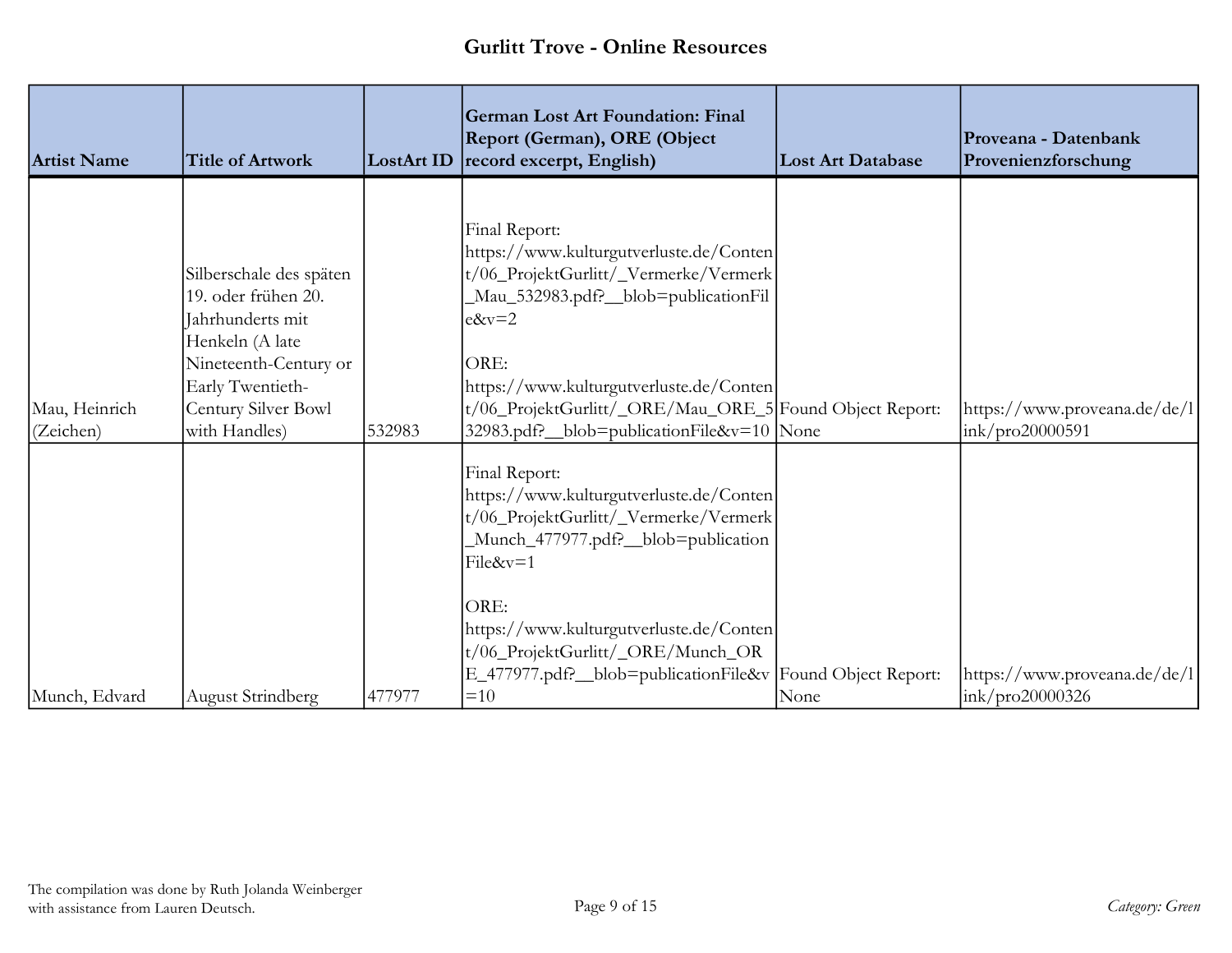| <b>Artist Name</b> | <b>Title of Artwork</b>                                                                   | <b>LostArt ID</b> | <b>German Lost Art Foundation: Final</b><br>Report (German), ORE (Object<br>record excerpt, English)                                                         | <b>Lost Art Database</b> | Proveana - Datenbank<br>Provenienzforschung      |
|--------------------|-------------------------------------------------------------------------------------------|-------------------|--------------------------------------------------------------------------------------------------------------------------------------------------------------|--------------------------|--------------------------------------------------|
|                    |                                                                                           |                   | Final Report:<br>https://www.kulturgutverluste.de/Conten<br>t/06_ProjektGurlitt/_Vermerke/Vermerk<br>Renoir_478483.pdf?_blob=publication<br>File&v=3         |                          |                                                  |
| Renoir, Auguste    | Femme au Cep de<br>Vigne I (Femme au<br>Cep de Vigne I /<br>Woman by the Grape<br>Vine I) | 478483            | ORE:<br>https://www.kulturgutverluste.de/Conten<br>t/06_ProjektGurlitt/_ORE/Renoir_ORE<br>478483.pdf? __blob=publicationFile&v=<br>14                        | Found Object Report:     | https://www.proveana.de/de/l <br>ink/pro20000579 |
|                    |                                                                                           |                   | Final Report:<br>https://www.kulturgutverluste.de/Conten<br>t/06_ProjektGurlitt/_Vermerke/Vermerk<br>Robert_478158.pdf?_blob=publication<br>File&v=2         |                          |                                                  |
| Robert, Hubert     | La jeune Mère / Die<br>junge Mutter (La jeune<br>Mère / The young<br>Mother)              | 478158            | ORE:<br>https://www.kulturgutverluste.de/Conten<br>t/06_ProjektGurlitt/_ORE/Robert_ORE<br>$-478158$ .pdf? blob=publicationFile&v= Found Object Report:<br>12 | None                     | https://www.proveana.de/de/l <br>ink/pro20000283 |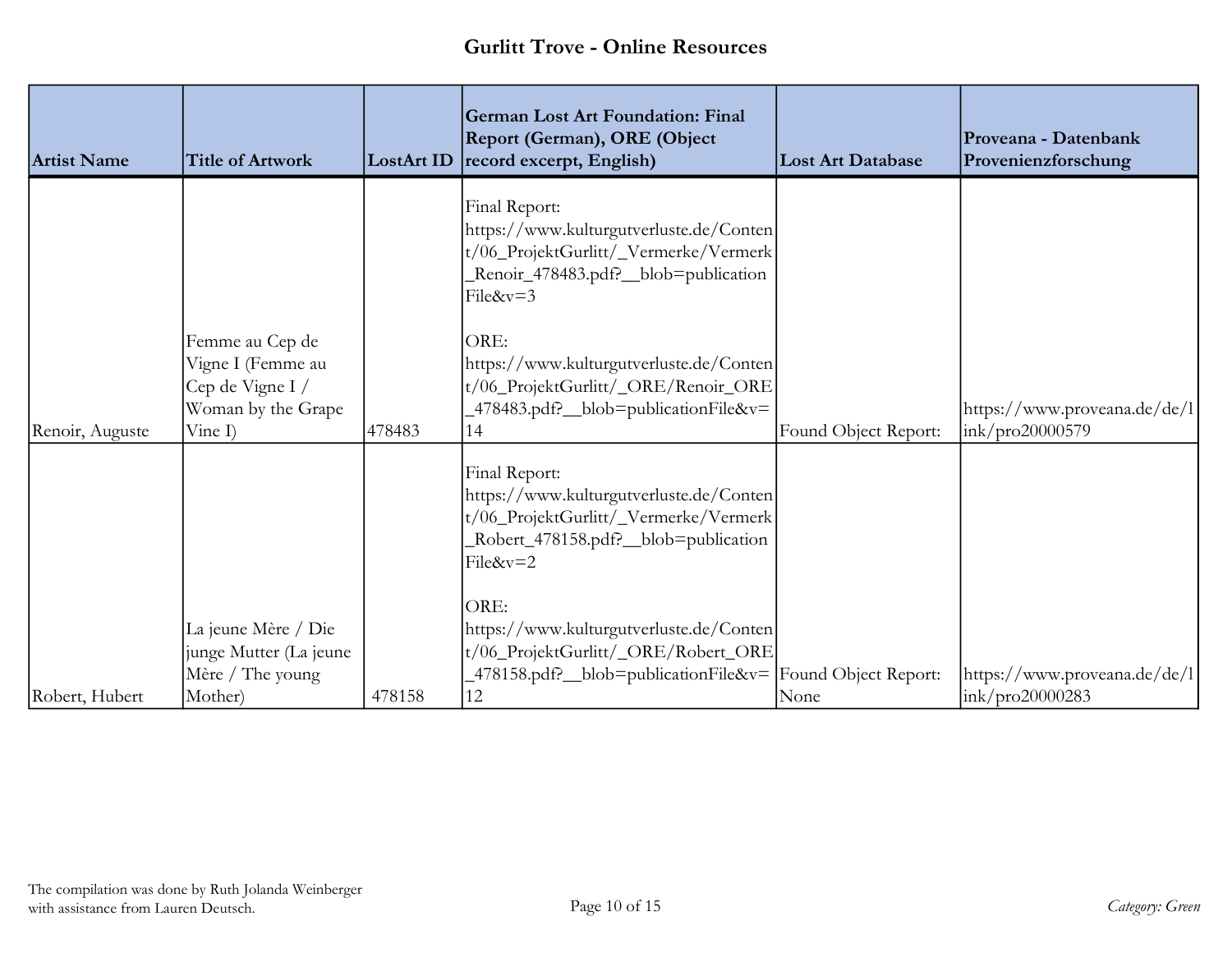| <b>Artist Name</b> | <b>Title of Artwork</b>                                                         | LostArt ID | <b>German Lost Art Foundation: Final</b><br>Report (German), ORE (Object<br>record excerpt, English)                                                         | <b>Lost Art Database</b> | Proveana - Datenbank<br>Provenienzforschung     |
|--------------------|---------------------------------------------------------------------------------|------------|--------------------------------------------------------------------------------------------------------------------------------------------------------------|--------------------------|-------------------------------------------------|
|                    |                                                                                 |            | Final Report:<br>https://www.kulturgutverluste.de/Conten<br>t/06_ProjektGurlitt/_Vermerke/Vermerk<br>Robert_478159.pdf?_blob=publication<br>File&v=2         |                          |                                                 |
| Robert, Hubert     | Les lavandières / Die<br>Wäscherinnen (Les<br>lavandières / The<br>Laundresses) | 478159     | ORE:<br>https://www.kulturgutverluste.de/Conten<br>t/06_ProjektGurlitt/_ORE/Robert_ORE<br>$-478159$ .pdf? blob=publicationFile&v= Found Object Report:<br>12 | None                     | https://www.proveana.de/de/l<br>ink/pro20000284 |
|                    |                                                                                 |            | Final Report:<br>https://www.kulturgutverluste.de/Conten<br>t/06_ProjektGurlitt/_Vermerke/Vermerk<br>Rodin_521802.pdf?_blob=publicationF<br>$ile&v=2$        |                          |                                                 |
| Rodin, Auguste     | Femme accroupie /<br>Kauernde (Femme<br>accroupie / Crouching<br>woman)         | 521802     | ORE:<br>https://www.kulturgutverluste.de/Conten<br>t/06_ProjektGurlitt/_ORE/Rodin_ORE<br>521802.pdf? _blob=publicationFile&v= Found Object Report:<br>14     | None                     | https://www.proveana.de/de/l<br>ink/pro20000239 |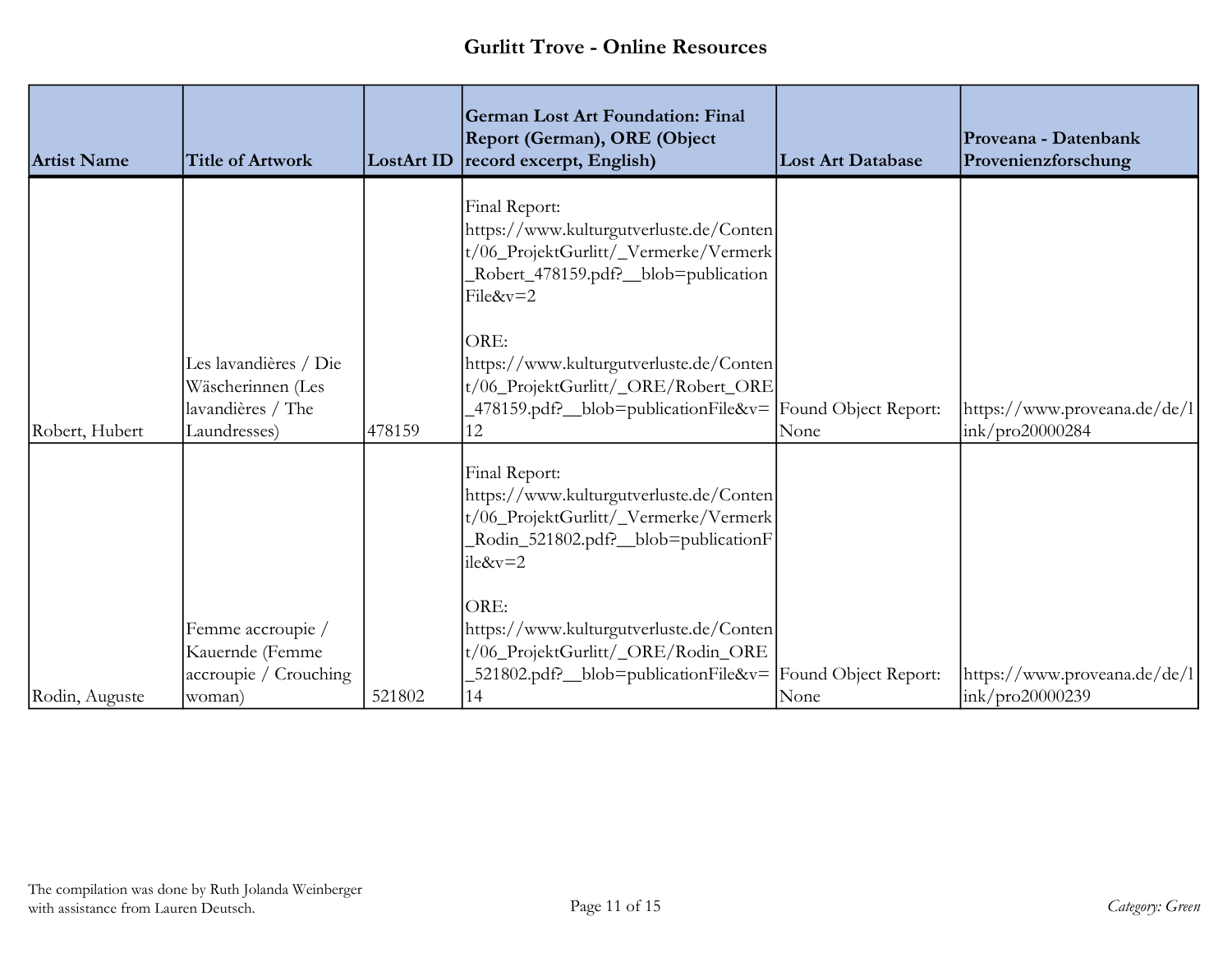| <b>Artist Name</b> | <b>Title of Artwork</b>                                                                                                                                                                                                                                              |        | <b>German Lost Art Foundation: Final</b><br>Report (German), ORE (Object<br>LostArt ID record excerpt, English)                                                | <b>Lost Art Database</b> | Proveana - Datenbank<br>Provenienzforschung |
|--------------------|----------------------------------------------------------------------------------------------------------------------------------------------------------------------------------------------------------------------------------------------------------------------|--------|----------------------------------------------------------------------------------------------------------------------------------------------------------------|--------------------------|---------------------------------------------|
|                    |                                                                                                                                                                                                                                                                      |        |                                                                                                                                                                |                          |                                             |
|                    | Etude de femme nue<br>debout, les bras<br>relevés, les mains<br>croisées au-dessus de la<br>tête / Weiblicher Akt,<br>die Arme erhoben und<br>über dem Kopf<br>verschränkt (Étude de<br>femme nue debout, les<br>bras relevés, les mains<br>croisées au-dessus de la |        | Final Report:<br>https://www.kulturgutverluste.de/Conten<br>t/06_ProjektGurlitt/_Vermerke/Vermerk<br>Rodin_477910.pdf?_blob=publicationF<br>$i$ le&v=2<br>ORE: |                          |                                             |
|                    | tête / Study of a                                                                                                                                                                                                                                                    |        | https://www.kulturgutverluste.de/Conten                                                                                                                        |                          |                                             |
|                    | female nude, arms                                                                                                                                                                                                                                                    |        | t/06_ProjektGurlitt/_ORE/Rodin_ORE                                                                                                                             |                          |                                             |
|                    | crossed behind the                                                                                                                                                                                                                                                   |        | 477910.pdf? _blob=publicationFile&v= Found Object Report:                                                                                                      |                          | https://www.proveana.de/de/l                |
| Rodin, Auguste     | head)                                                                                                                                                                                                                                                                | 477910 | 13                                                                                                                                                             | None                     | $\frac{1}{2}$ ink/pro20000342               |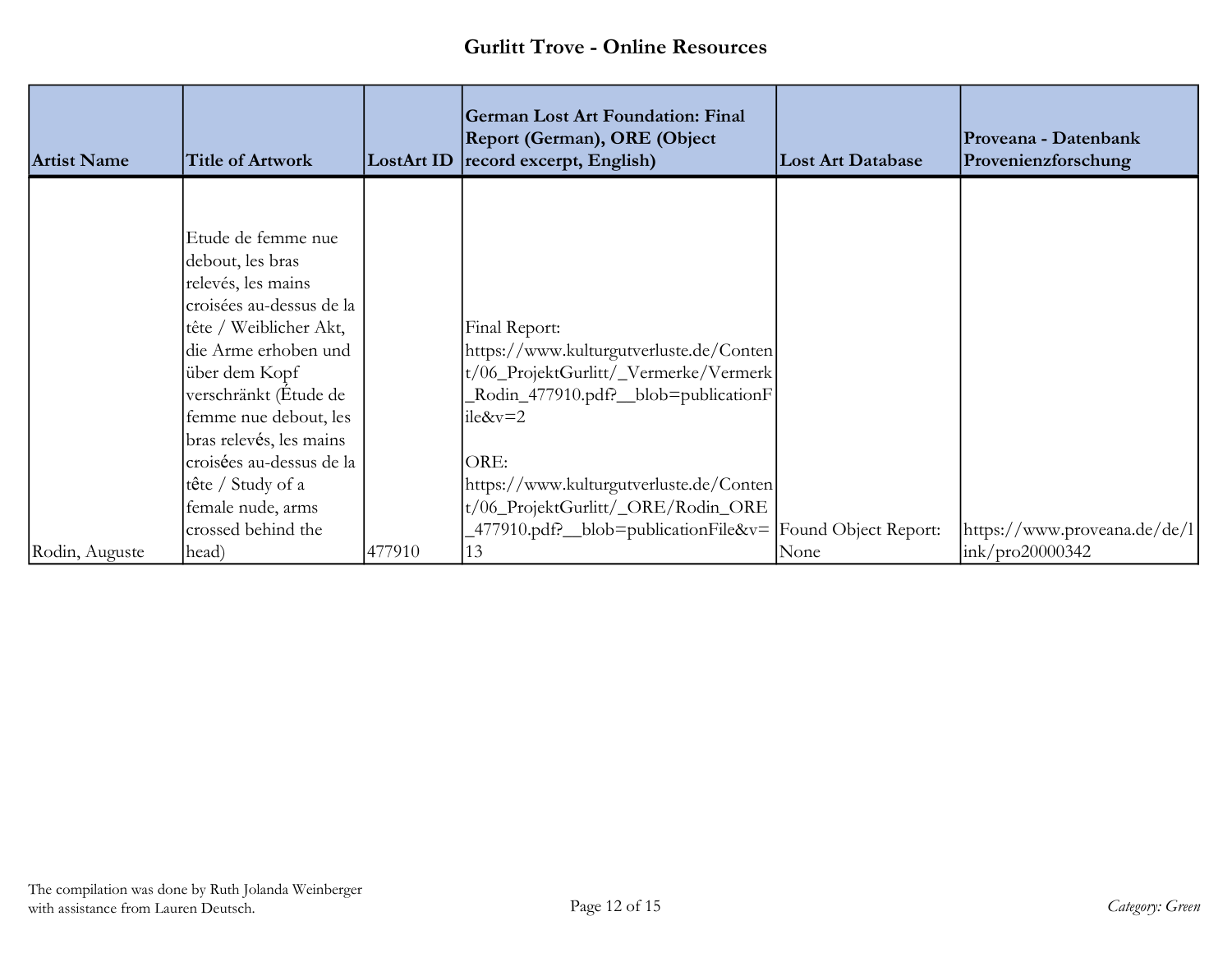| <b>Artist Name</b>            | <b>Title of Artwork</b>                                                                                                                                                                                      | LostArt ID | <b>German Lost Art Foundation: Final</b><br>Report (German), ORE (Object<br>record excerpt, English)                                                                                                                                                                                                                                        | <b>Lost Art Database</b> | Proveana - Datenbank<br>Provenienzforschung                   |
|-------------------------------|--------------------------------------------------------------------------------------------------------------------------------------------------------------------------------------------------------------|------------|---------------------------------------------------------------------------------------------------------------------------------------------------------------------------------------------------------------------------------------------------------------------------------------------------------------------------------------------|--------------------------|---------------------------------------------------------------|
| Toulouse-Lautrec,<br>Henri de | La modiste (Renée<br>Vert) dressant un<br>chapeau (Hutmacherin<br>[Renée Vert] schneidet<br>einen Hut nach) (La<br>modiste (Renée Vert)<br>dressant un chapeau<br>(Milliner [Renée Vert]<br>trimming a hat)) | 533109     | Final Report:<br>https://www.kulturgutverluste.de/Conten<br>t/06_ProjektGurlitt/_Vermerke/Vermerk<br>Toulouse-<br>Lautrec_533109.pdf?_blob=publicationF<br>ile&v=2<br>ORE:<br>https://www.kulturgutverluste.de/Conten<br>t/06_ProjektGurlitt/_ORE/Toulouse-<br>Lautrec_ORE_533109.pdf?_blob=public Found Object Report:<br>ationFile&v=12   | None                     | https://www.proveana.de/de/l<br>ink/pro20000049               |
| Toulouse-Lautrec,<br>Henri de | Pauvre Pierreuse!<br>(Pauvre Pierreuse!<br>Poor Streetwalker!)                                                                                                                                               | 478005     | Final Report:<br>https://www.kulturgutverluste.de/Conten<br>t/06_ProjektGurlitt/_Vermerke/Vermerk<br>Toulouse-<br>Lautrec_478005.pdf?_blob=publicationF<br>$lie&v=2$<br>ORE:<br>https://www.kulturgutverluste.de/Conten<br>t/06_ProjektGurlitt/_ORE/Toulouse-<br>Lautrec_ORE_478005.pdf?_blob=public Found Object Report:<br>ationFile&v=10 | None                     | https://www.proveana.de/de/l<br>$\frac{1}{2}$ ink/pro20000031 |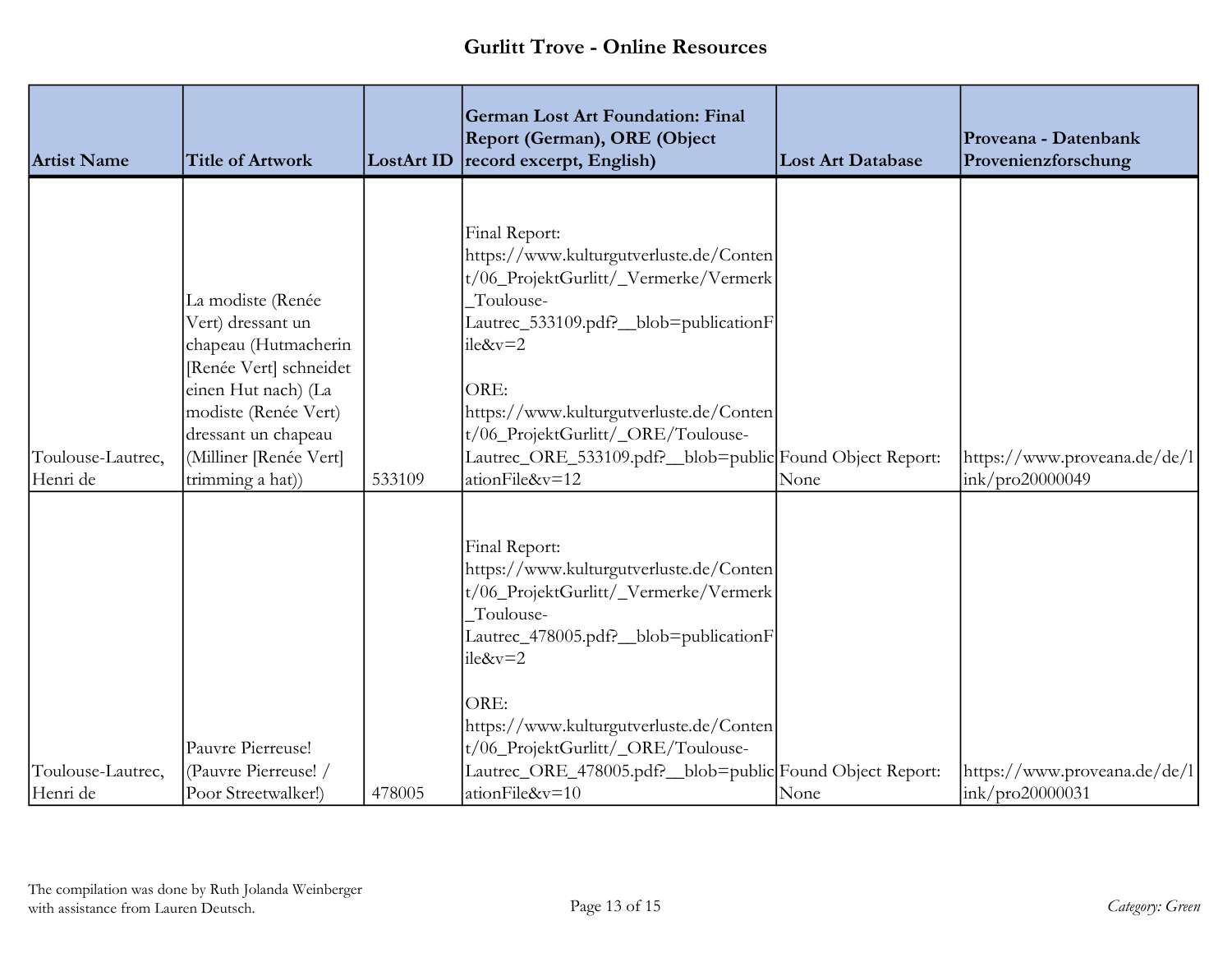| <b>Artist Name</b>                   | <b>Title of Artwork</b>                                                                                        | LostArt ID | <b>German Lost Art Foundation: Final</b><br>Report (German), ORE (Object<br>record excerpt, English)                                                                                                                                                                                                                                            | <b>Lost Art Database</b> | Proveana - Datenbank<br>Provenienzforschung     |
|--------------------------------------|----------------------------------------------------------------------------------------------------------------|------------|-------------------------------------------------------------------------------------------------------------------------------------------------------------------------------------------------------------------------------------------------------------------------------------------------------------------------------------------------|--------------------------|-------------------------------------------------|
| Toulouse-Lautrec,<br>Henri de        | Ida Heath au Bar (Ida<br>Heath au Bar / Ida<br>Heath at the Bar)                                               | 478010     | Final Report:<br>https://www.kulturgutverluste.de/Conten<br>t/06_ProjektGurlitt/_Vermerke/Vermerk<br>Toulouse-<br>Lautrec_478010.pdf?_blob=publicationF<br>$i$ le& $v=2$<br>ORE:<br>https://www.kulturgutverluste.de/Conten<br>t/06_ProjektGurlitt/_ORE/Toulouse-<br>Lautrec_ORE_478010.pdf?_blob=public Found Object Report:<br>ationFile&v=10 | None                     | https://www.proveana.de/de/l<br>ink/pro20000035 |
| Unknown (ehemals<br>François Boucher | La présentation au<br>temple / Darbringung<br>im Tempel (La<br>présentation au temple<br>Presentation of Jesus |            | Final Report:<br>https://www.kulturgutverluste.de/Conten<br>t/06_ProjektGurlitt/_Vermerke/Vermerk<br>Tiepolo_478530.pdf?_blob=publication<br>File&v=2<br>ORE:<br>https://www.kulturgutverluste.de/Conten<br>t/06_ProjektGurlitt/_ORE/Tiepolo_OR<br>E_478530.pdf?_blob=publicationFile&v Found Object Report:                                    |                          | https://www.proveana.de/de/l                    |
| zugeschrieben)                       | at the Temple)                                                                                                 | 478530     | $=12$                                                                                                                                                                                                                                                                                                                                           | None                     | ink/pro20000580                                 |